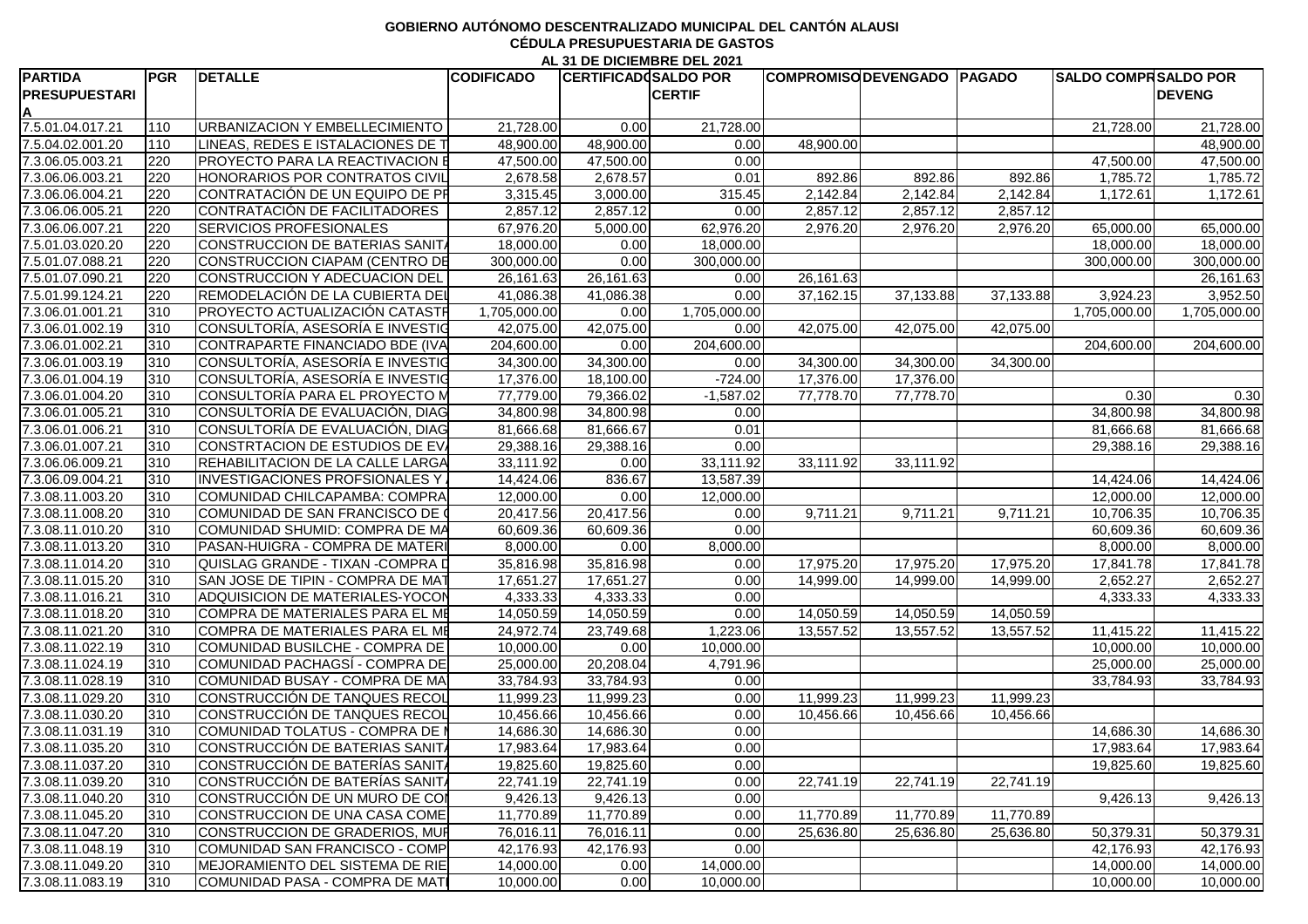| 7.3.08.11.085.21 | 310           | ADQUISICION DE MATERIALES PARA          | 35,200.00  | 35,200.00  | 0.00       |           |           |           | 35,200.00  | 35,200.00  |
|------------------|---------------|-----------------------------------------|------------|------------|------------|-----------|-----------|-----------|------------|------------|
| 7.3.08.11.086.21 | 310           | ADQUISICION DE MATERIALES DE COI        | 15,738.47  | 15,738.47  | 0.00       |           |           |           | 15,738.47  | 15,738.47  |
| 7.3.08.11.087.21 | 310           | <b>ADQUISICION DE MATERIALES PARA L</b> | 17,384.74  | 0.00       | 17,384.74  |           |           |           | 17,384.74  | 17,384.74  |
| 7.3.08.11.088.21 | 310           | ADQUISICION DE MATERIALES PARA L        | 24,498.65  | 24,498.65  | 0.00       |           |           |           | 24,498.65  | 24,498.65  |
| 7.3.08.11.089.21 | 310           | ADQUISICION DE MATERIALES PARA L        | 3,390.73   | 0.00       | 3,390.73   |           |           |           | 3,390.73   | 3,390.73   |
| 7.3.08.11.090.21 | 310           | ADQUISICION DE MATERIALES PARA L        | 5,265.64   | 5,265.64   | 0.00       |           |           |           | 5,265.64   | 5,265.64   |
| 7.3.08.11.091.21 | 310           | ADQUISICIÓN DE MATERIALES PARA L        | 6,250.00   | 6,250.00   | 0.00       |           |           |           | 6,250.00   | 6,250.00   |
| 7.3.08.11.093.21 | 310           | ADQUISICION DE MATERIALES PARA L        | 22,250.00  | 0.00       | 22,250.00  |           |           |           | 22,250.00  | 22,250.00  |
| 7.3.08.11.094.21 | 310           | ADQUISICION DE MATERIALES PARA E        | 4,333.33   | 0.00       | 4,333.33   |           |           |           | 4,333.33   | 4,333.33   |
| 7.3.08.11.096.21 | 310           | ADQUISICION DE MATERIALES PARA E        | 20,000.00  | 0.00       | 20,000.00  |           |           |           | 20,000.00  | 20,000.00  |
| 7.3.08.11.098.21 | 310           | ADQUISICION DE ARMICOS PARA EL A        | 3,590.19   | 0.00       | 3,590.19   |           |           |           | 3,590.19   | 3,590.19   |
| 7.3.08.11.100.21 | 310           | ADQUISICION DE MATERIALES PARA          | 5,983.64   | 0.00       | 5,983.64   |           |           |           | 5,983.64   | 5,983.64   |
| 7.3.08.11.101.21 | 310           | ADQUISCION DE MATERIALES PARA E         | 3,590.19   | 0.00       | 3,590.19   |           |           |           | 3,590.19   | 3,590.19   |
| 7.3.08.11.102.21 | 310           | ADQUISICION DE MATERIALES PARA E        | 4,986.37   | 0.00       | 4,986.37   |           |           |           | 4,986.37   | 4,986.37   |
| 7.3.08.11.103.21 | 310           | ADQUISICION DE MATERIALES PARA L        | 3,689.91   | 3,689.91   | 0.00       |           |           |           | 3,689.91   | 3,689.91   |
| 7.3.08.11.104.21 | 310           | ADQUISICION DE MATERIALES DE COI        | 446,495.02 | 335,575.98 | 110,919.04 | 11,004.00 | 11,004.00 | 11,004.00 | 435,491.02 | 435,491.02 |
| 7.3.08.11.113.21 | 310           | ADQUISICION DE MATERIALES DE CON        | 9,434.21   | 0.00       | 9,434.21   |           |           |           | 9,434.21   | 9,434.21   |
| 7.3.08.11.115.21 | 310           | ADQUISICION DE MATERIALES DE COI        | 27,000.00  | 0.00       | 27,000.00  |           |           |           | 27,000.00  | 27,000.00  |
| 7.3.08.11.116.21 | 310           | ADQUISICION DE MATERIALES PARA E        | 10,000.00  | 0.00       | 10,000.00  |           |           |           | 10,000.00  | 10,000.00  |
| 7.3.08.11.117.21 | 310           | ADQUISICION DE MATERIALES PARA L        | 4,333.33   | 0.00       | 4,333.33   |           |           |           | 4,333.33   | 4,333.33   |
| 7.3.08.11.118.21 | 310           | ADQUISICION DE MATERIALES DE COI        | 4,761.90   | 0.00       | 4,761.90   |           |           |           | 4,761.90   | 4,761.90   |
| 7.3.08.14.008.20 | 310           | ADQUISICIÓN DE SEMILLAS, DEFENSA        | 6,000.00   | 0.00       | 6,000.00   |           |           |           | 6,000.00   | 6,000.00   |
| 7.3.08.14.009.21 | 310           | ADQUISICION DE ABONOS Y UREA CO         | 4,761.90   | 0.00       | 4,761.90   |           |           |           | 4,761.90   | 4,761.90   |
| 7.3.15.12.001.21 | 310           | ADQUISICION DE VACONAS DE RAZA          | 39,928.84  | 0.00       | 39,928.84  |           |           |           | 39,928.84  | 39,928.84  |
| 7.3.15.12.014.19 | 310           | COMUNIDAD LAS ROCAS - SAN JUAN I        | 8,500.00   | 0.00       | 8,500.00   |           |           |           | 8,500.00   | 8,500.00   |
| 7.5.01.01.002.20 | 310           | COMUNIDAD NAMZA CHICO: MEJORAI          | 13,333.33  | 0.00       | 13,333.33  |           |           |           | 13,333.33  | 13,333.33  |
| 7.5.01.01.002.21 | 310           | <b>REVESTIMIENTO DEL TANQUE RESER</b>   | 4,333.33   | 0.00       | 4,333.33   |           |           |           | 4,333.33   | 4,333.33   |
| 7.5.01.01.003.21 | 310           | MEJORAMIENTO DE AGUA POTABLE -          | 6,250.00   | 0.00       | 6,250.00   |           |           |           | 6,250.00   | 6,250.00   |
| 7.5.01.01.004.19 | 310           | DE AGUA POTABLE - (MEJORAMIENTO         | 30,000.00  | 0.00       | 30,000.00  |           |           |           | 30,000.00  | 30,000.00  |
| 7.5.01.01.006.19 | 310           | DE AGUA POTABLE - COMUNIDAD SHU         | 22,400.00  | 0.00       | 22,400.00  |           |           |           | 22,400.00  | 22,400.00  |
| 7.5.01.01.008.19 | 310           | DE AGUA POTABLE - COMUNIDAD GUA         | 10,816.00  | 0.00       | 10,816.00  |           |           |           | 10,816.00  | 10,816.00  |
| 7.5.01.01.009.19 | 310           | DE AGUA POTABLE- COMUNIDAD SAN          | 30,000.00  | 30,000.00  | 0.00       | 30,000.00 | 30,000.00 |           |            |            |
| 7.5.01.01.009.20 | 310           | COMUNIDAD SAN ANTONIO ACHUPALI          | 16,872.18  | 16,872.18  | 0.00       | 11,997.47 |           |           | 4,874.71   | 16,872.18  |
| 7.5.01.01.011.20 | 310           | COMUNIDAD COCAN SAN PATRICIO: I         | 15,000.00  | 0.00       | 15,000.00  |           |           |           | 15,000.00  | 15,000.00  |
| 7.5.01.01.014.20 | 310           | COMUNIDAD SHUSHILCON: MEJORAM           | 23,400.00  | 0.00       | 23,400.00  |           |           |           | 23,400.00  | 23,400.00  |
| 7.5.01.01.018.20 | $ 310\rangle$ | MEJORAMIENTO DEL SISTEMA DE AGI         | 82,536.00  | n ool      | 82,536.00  |           |           |           | 82,536.00  | 82,536.00  |
| 7.5.01.01.021.21 | 310           | MEJORAMIENTO DEL SISTEMA DE AGI         | 44,573.83  | 0.00       | 44,573.83  |           |           |           | 44,573.83  | 44,573.83  |
| 7.5.01.01.022.21 | 310           | MEJORAMIENTO DEL SISTEMA DE AGI         | 13,363.47  | 0.00       | 13,363.47  |           |           |           | 13,363.47  | 13,363.47  |
| 7.5.01.02.005.19 | 310           | DE RIEGO Y MANEJO DE AGUAS - CON        | 2,984.72   | 3,342.89   | $-358.17$  | 2,984.72  | 2,984.72  |           |            |            |
| 7.5.01.02.006.21 | 310           | MEJORAMIENTO DEL SISTEMA DE RIE         | 70,000.00  | 0.00       | 70,000.00  |           |           |           | 70,000.00  | 70,000.00  |
| 7.5.01.03.001.20 | 310           | COMUNIDAD AYPUD Y CASUAL: SISTE         | 16,000.00  | 0.00       | 16,000.00  |           |           |           | 16,000.00  | 16,000.00  |
| 7.5.01.03.002.21 | 310           | BATERIAS SANITARIAS MAS VESTIDOR        | 4,333.33   | 0.00       | 4,333.33   |           |           |           | 4,333.33   | 4,333.33   |
| 7.5.01.03.003.21 | 310           | BATERIAS SANITARIAS-CHINIPATA-SIE       | 4,333.36   | 0.00       | 4,333.36   |           |           |           | 4,333.36   | 4,333.36   |
| 7.5.01.03.005.19 | 310           | COMUNIDAD AZUAY - MEJORAMIENTO          | 45,000.00  | 0.00       | 45,000.00  |           |           |           | 45,000.00  | 45,000.00  |
| 7.5.01.03.008.19 | 310           | CABECERA PARROQUIAL PISTISHI - M        | 237,541.61 | 212,090.72 | 25,450.89  |           |           |           | 237,541.61 | 237,541.61 |
| 7.5.01.03.013.20 | 310           | SANTA ROSA DE COCHAPAMBA- HUIG          | 9,970.94   | 9,970.94   | 0.00       | 9,318.65  |           |           | 652.29     | 9,970.94   |
| 7.5.01.03.014.20 | 310           | NUEVA ESPERANZA - HUIGRA CONSTI         | 14,333.34  | 0.00       | 14,333.34  |           |           |           | 14,333.34  | 14,333.34  |
| 7.5.01.03.015.20 | 310           | COMUNIDAD GUÑIN: CONSTRUCCION           | 4,994.70   | 4,994.70   | 0.00       | 4,994.70  | 4,994.70  | 4,994.70  |            |            |
| 7.5.01.03.022.20 | 310           | CONSTRUCCION DE BATERIAS SANITA         | 13,000.00  | 0.00       | 13,000.00  |           |           |           | 13,000.00  | 13,000.00  |
| 7.5.01.03.023.20 | 310           | CONSTRUCCION DE BATERIAS SANITA         | 21,395.12  | 21,395.12  | 0.00       |           |           |           | 21,395.12  | 21,395.12  |
| 7.5.01.03.027.21 | 310           | CONSTRUCION DE BATERIAS SANITAR         | 40,000.00  | 0.00       | 40,000.00  |           |           |           | 40,000.00  | 40,000.00  |
| 7.5.01.03.028.21 | 310           | CONSTRUCCION DE BATERIAS SANIT          | 7,338.63   | 0.00       | 7,338.63   |           |           |           | 7,338.63   | 7,338.63   |
|                  |               |                                         |            |            |            |           |           |           |            |            |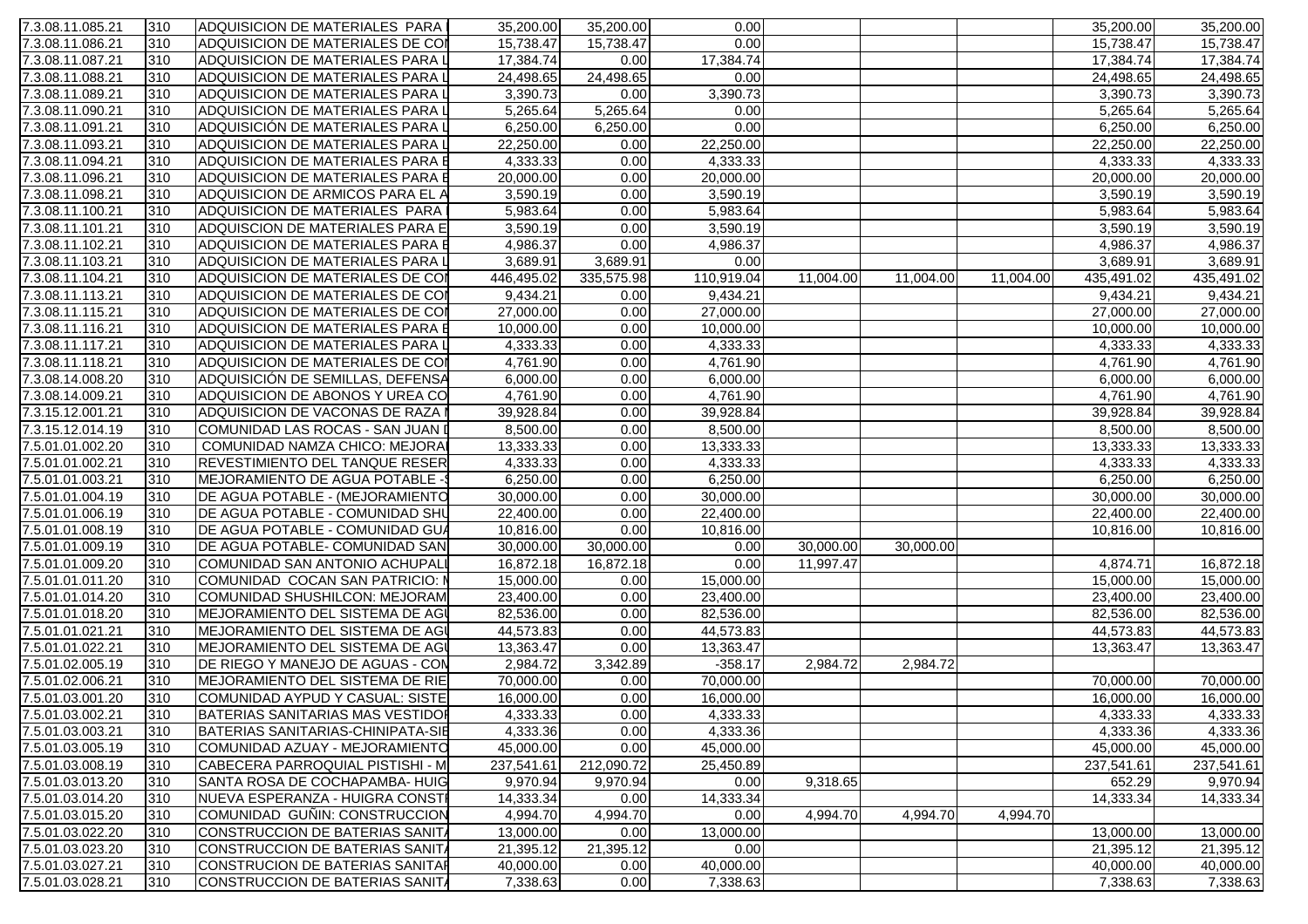| 7.5.01.03.029.21 | 310 | <b>ARREGLO DE BATERIAS SANITARIAS</b> | 4,333.33   | 0.00       | 4,333.33    |            |            |            | 4,333.33   | 4,333.33   |
|------------------|-----|---------------------------------------|------------|------------|-------------|------------|------------|------------|------------|------------|
| 7.5.01.03.030.21 | 310 | CONSTRUCCCION DE BATERIAS SANI        | 5,000.00   | 0.00       | 5,000.00    |            |            |            | 5,000.00   | 5,000.00   |
| 7.5.01.03.031.21 | 310 | CONSTRUCCION DEL SISTEMA DE ALO       | 180,000.00 | 0.00       | 180,000.00  |            |            |            | 180,000.00 | 180,000.00 |
| 7.5.01.04.001.20 | 310 | URBANIZACION Y EMBELLECIMIENTO        | 60,869.20  | 8,175.20   | 52,694.00   | 1,784.75   | 1,784.74   | 1,784.74   | 59,084.45  | 59,084.46  |
| 7.5.01.04.002.20 | 310 | RECINTO LA LIBERTAD: CONSTRUCCI       | 4,575.46   | 4,575.46   | 0.00        | 4,575.46   | 4,575.46   | 4,575.46   | 0.00       | 0.00       |
| 7.5.01.04.003.20 | 310 | URBANIZACIÓN Y EMBELLECIMIENTO        | 529,973.48 | 526,692.21 | 3,281.27    | 526,692.21 | 526,692.21 | 505,085.43 | 3,281.27   | 3,281.27   |
| 7.5.01.04.004.20 | 310 | URBANIZACIÓN Y EMBELLECIMIENTO        | 8,989.00   | 18,603.20  | $-9,614.20$ | 8,989.00   | 8,989.00   | 8,989.00   |            |            |
| 7.5.01.05.001.20 | 310 | SANTA ROSA DE CHICHO - ADOQUINA       | 113,036.40 | 0.00       | 113,036.40  |            |            |            | 113,036.40 | 113,036.40 |
| 7.5.01.05.003.20 | 310 | SIBAMBE - ADOQUINADO                  | 6,112.57   | 6,112.57   | 0.00        | 6,112.57   | 6,112.57   | 5,529.53   |            |            |
| 7.5.01.05.005.20 | 310 | RECINTO CORCOVADO-MEJORAMIENT         | 9,313.13   | 0.00       | 9,313.13    |            |            |            | 9,313.13   | 9,313.13   |
| 7.5.01.05.005.21 | 310 | ADOQUINADO-CHILCAPAMBA - SIBAMB       | 4,333.36   | 4,331.49   | 1.87        | 4,331.48   | 4,331.48   | 3,774.59   | 1.88       | 1.88       |
| 7.5.01.05.006.20 | 310 | <b>RECINTO SURUPATA: MEJORAMIENTO</b> | 8,315.29   | 8,315.29   | 0.00        |            |            |            | 8,315.29   | 8,315.29   |
| 7.5.01.05.008.20 | 310 | <b>RECINTO MULTITUD GRANDE-REFACO</b> | 8,195.45   | 8,195.45   | 0.00        |            |            |            | 8,195.45   | 8,195.45   |
| 7.5.01.05.009.20 | 310 | COMUMIDAD PISMAUTE: ADOQUINADO        | 7,814.64   | 7,814.64   | 0.00        | 7,814.64   | 7,814.64   | 7,814.64   |            |            |
| 7.5.01.05.011.19 | 310 | CABECERA PARROQUIAL HUIGRA - ME       | 45,675.08  | 45,675.38  | $-0.30$     | 45,675.08  | 45,675.08  | 45,675.08  |            |            |
| 7.5.01.05.012.20 | 310 | COMUNIDAD SHABLUD -MEJORAMIEN         | 6,000.00   | 0.00       | 6,000.00    |            |            |            | 6,000.00   | 6,000.00   |
| 7.5.01.05.013.20 | 310 | COMUNIDAD EBAÑETA - MANTENIMIEN       | 6,000.00   | 0.00       | 6,000.00    |            |            |            | 6,000.00   | 6,000.00   |
| 7.5.01.05.014.19 | 310 | COMUNIDAD LLIMANCAY - MEJORAMIE       | 8,000.00   | 8,000.00   | 0.00        | 8,000.00   | 8,000.00   | 62.47      |            |            |
| 7.5.01.05.017.20 | 310 | COMUNIDAD JUBAL ACHUPALLAS -ME        | 13,907.73  | 13,907.73  | 0.00        |            |            |            | 13,907.73  | 13,907.73  |
| 7.5.01.05.018.19 | 310 | COMUNIDAD SURUPATA - MEJORAMIE        | 9,078.57   | 9,078.57   | 0.00        |            |            |            | 9,078.57   | 9,078.57   |
| 7.5.01.05.018.20 | 310 | COMUNIDAD OZOGOCHE BAJO - MEJO        | 14,843.36  | 14,843.36  | 0.00        |            |            |            | 14,843.36  | 14,843.36  |
| 7.5.01.05.020.20 | 310 | COMUNIDAD CHINIGUAYCO: APERTUR        | 22,086.91  | 22,086.91  | 0.00        |            |            |            | 22,086.91  | 22,086.91  |
| 7.5.01.05.021.20 | 310 | COMUNIDAD LLIMANCAY: MEJORAMIE        | 30,000.00  | 30,000.00  | 0.00        | 19,143.70  | 12,000.92  | 12,000.92  | 10,856.30  | 17,999.08  |
| 7.5.01.05.022.20 | 310 | COMUNIDAD AZUAY: MEJORAMIENTO         | 33,000.00  | 32,937.53  | 62.47       | 32,937.53  | 32,937.53  | 32,937.53  | 62.47      | 62.47      |
| 7.5.01.05.024.20 | 310 | COMUNIDAD CONVENTILLO: LASTRAD        | 11,000.00  | 0.00       | 11,000.00   |            |            |            | 11,000.00  | 11,000.00  |
| 7.5.01.05.026.20 | 310 | PANGAL HUIGRA - MEJORAMIENTO DE       | 11,394.55  | 11,394.55  | 0.00        |            |            |            | 11,394.55  | 11,394.55  |
| 7.5.01.05.027.19 | 310 | COMUNIDAD PARROQUIA PUMALLACT         | 67,528.00  | 67,444.85  | 83.15       | 67,444.85  | 67,444.85  | 65,187.07  | 83.15      | 83.15      |
| 7.5.01.05.030.19 | 310 | COMUNIDAD SURUPATA - ADOQUINAD        | 10,063.78  | 10,063.78  | 0.00        |            |            |            | 10,063.78  | 10,063.78  |
| 7.5.01.05.030.20 | 310 | ADOQUINADO - COMUNIDAD DE TUGN        | 17,333.33  | 0.00       | 17,333.33   |            |            |            | 17,333.33  | 17,333.33  |
| 7.5.01.05.033.20 | 310 | ADOQUINADO Y ADECUACIONES EN L        | 8,000.00   | 0.00       | 8,000.00    |            |            |            | 8,000.00   | 8,000.00   |
| 7.5.01.05.034.19 | 310 | COMUNIDAD PISMAUTE - ADOQUINAD        | 14,108.12  | 0.00       | 14,108.12   | 14,108.12  | 14,108.12  | 14,108.12  |            |            |
| 7.5.01.05.036.20 | 310 | ADOQUINADO DE LA VIA DE ACCESO        | 25,000.00  | 0.00       | 25,000.00   |            |            |            | 25,000.00  | 25,000.00  |
| 7.5.01.05.039.19 | 310 | <b>COMUNIDAD GUAMALOTE - MANTENIN</b> | 16,346.08  | 16,346.08  | 0.00        |            |            |            | 16,346.08  | 16,346.08  |
| 7.5.01.05.040.19 | 310 | COMUNIDAD CHAPSI - LASTRADO DE        | 26,679.33  | 26,679.33  | 0.00        |            |            |            | 26,679.33  | 26,679.33  |
| 7.5.01.05.042.21 | 310 | ADOQUINADO A LA ENTRADA DE LA C       | 4,333.33   | 0.00       | 4,333.33    |            |            |            | 4,333.33   | 4,333.33   |
| 7.5.01.05.043.21 | 310 | AMPLIACION DEL ALCANTARILLADO S       | 25,000.00  | 0.00       | 25,000.00   |            |            |            | 25,000.00  | 25,000.00  |
| 7.5.01.07.002.19 | 310 | DE CONSTRUCCIONES Y EDIFICACION       | 45,000.00  | 0.00       | 45,000.00   |            |            |            | 45,000.00  | 45,000.00  |
| 7.5.01.07.002.20 | 310 | CONSTRUCIÓN DE CASA COMUNAL FA        | 10,333.33  | 0.00       | 10,333.33   |            |            |            | 10,333.33  | 10,333.33  |
| 7.5.01.07.002.21 | 310 | CONSTRUCCIÓN DEL PUENTE NUEVO         | 97,328.42  | 82,755.39  | 14,573.03   |            |            |            | 97,328.42  | 97,328.42  |
| 7.5.01.07.006.20 | 310 | CONSTRUCCIÓN DE CASA COMUNAL          | 7,000.00   | 0.00       | 7,000.00    |            |            |            | 7,000.00   | 7,000.00   |
| 7.5.01.07.006.21 | 310 | CONSTRUCCIÓN DE CUBIERTA CANCH        | 10,833.33  | 10,833.33  | 0.00        | 10,833.33  | 10,833.33  | 10,833.33  |            |            |
| 7.5.01.07.007.21 | 310 | CONSTRUCCIÓN DE CUBIERTA CANCH        | 10,833.33  | 10,833.33  | 0.00        | 10,833.33  | 10,833.33  | 10,833.33  |            |            |
| 7.5.01.07.008.20 | 310 | TERMINACIÓN DE COMPLEJO DEPORT        | 146,601.71 | 146,601.71 | 0.00        |            |            |            | 146,601.71 | 146,601.71 |
| 7.5.01.07.008.21 | 310 | CONSTRUCCIÓN DE CUBIERTA CANCH        | 10,833.33  | 10,833.33  | 0.00        | 10,833.33  | 10,833.33  | 10,833.33  |            |            |
| 7.5.01.07.009.21 | 310 | CONSTRUCCIÓN DE CUBIERTA CANCH        | 17,260.61  | 17,260.61  | 0.00        | 17,260.61  | 17,260.61  | 17,260.61  |            |            |
| 7.5.01.07.010.21 | 310 | CONSTRUCCIÓN DE CUBIERTA CANCH        | 10,833.35  | 10,833.33  | 0.02        | 10,833.35  | 10,833.35  | 10,833.35  |            |            |
| 7.5.01.07.011.21 | 310 | CONSTRUCCIÓN DE CUBIERTA CANCH        | 10,833.33  | 10,833.33  | 0.00        | 10,833.33  | 10,833.33  | 6,551.77   |            |            |
| 7.5.01.07.012.21 | 310 | CONSTRUCCIÓN DE COLISEO-MATRIZ        | 203,685.27 | 162,889.96 | 40,795.31   | 162,889.96 |            |            | 40,795.31  | 203,685.27 |
| 7.5.01.07.013.21 | 310 | CERRAMIENTO DEL CEMENTERIO-SAN        | 4,333.33   | 4,333.33   | 0.00        |            |            |            | 4,333.33   | 4,333.33   |
| 7.5.01.07.014.20 | 310 | CONSTRUCCIÓN DE CANCHA DEPORT         | 11,465.36  | 11,465.36  | 0.00        | 11,465.36  | 11,465.36  | 10,325.16  |            |            |
| 7.5.01.07.015.21 | 310 | CAMBIO DE TECHADO DE LA CASA CO       | 4,333.33   | 0.00       | 4,333.33    |            |            |            | 4,333.33   | 4,333.33   |
| 7.5.01.07.016.20 | 310 | CONSTRUCCION DE LA CUBIERTA PAR       | 45,000.00  | 0.00       | 45,000.00   |            |            |            | 45,000.00  | 45,000.00  |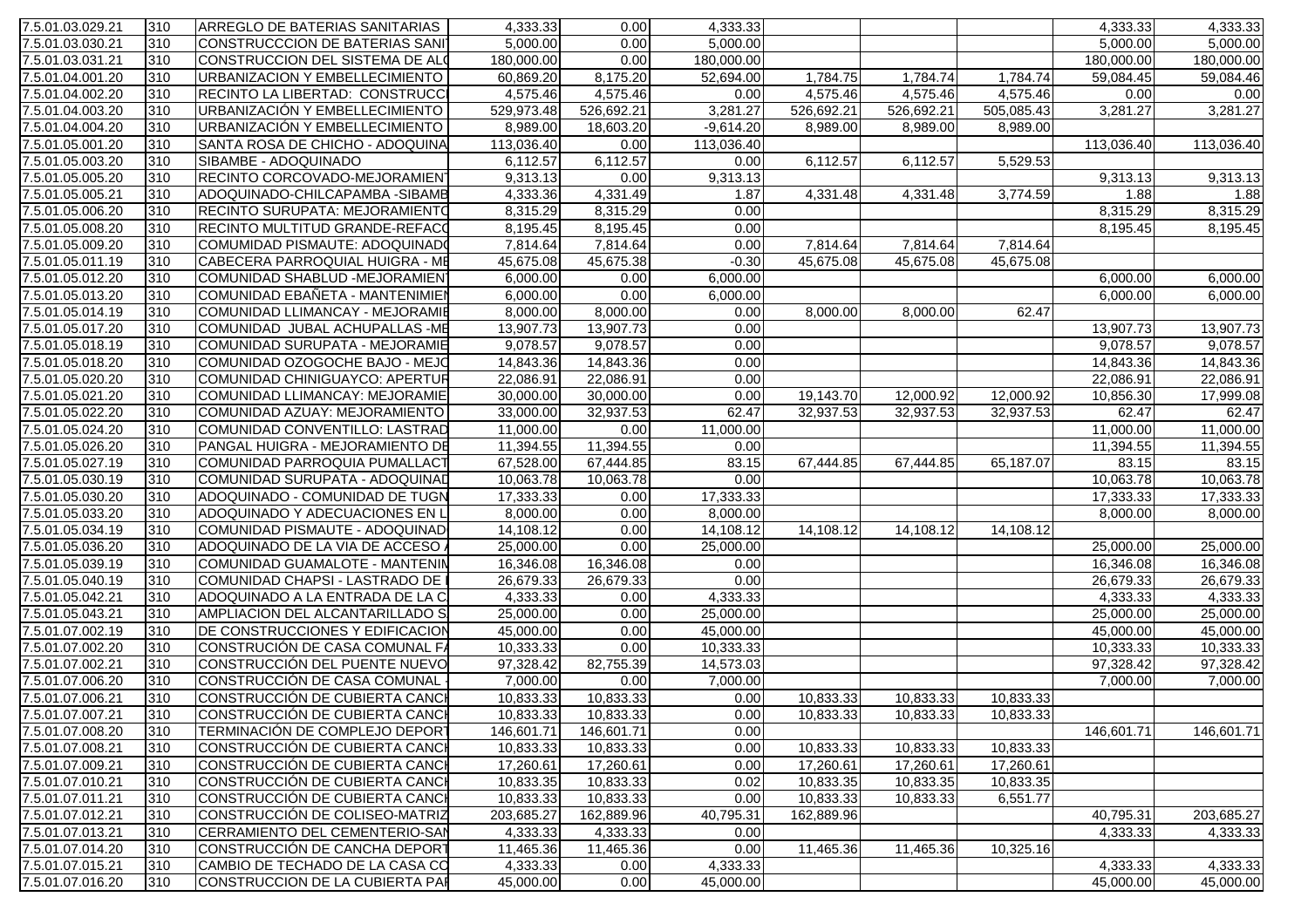| 7.5.01.07.016.21                     | 310        | CAMBIO DE TECHADO Y REVESTIMIEN                                | 4,333.33               | 0.00         | 4,333.33              |           |           |           | 4,333.33               | 4,333.33              |
|--------------------------------------|------------|----------------------------------------------------------------|------------------------|--------------|-----------------------|-----------|-----------|-----------|------------------------|-----------------------|
| 7.5.01.07.017.20                     | 310        | CONSTRUCCION DE LA CUBIERTA PAR                                | 99,939.72              | 0.00         | 99,939.72             |           |           |           | 99,939.72              | 99,939.72             |
| 7.5.01.07.017.21                     | 310        | <b>REPARACION DE LA CANCHA, VEREDA</b>                         | 4,333.33               | 0.00         | 4,333.33              |           |           |           | 4,333.33               | 4,333.33              |
| 7.5.01.07.018.20                     | 310        | CONSTRUCCION DE LA CUBIERTA PAR                                | 9,313.13               | 0.00         | 9,313.13              |           |           |           | 9,313.13               | 9,313.13              |
| 7.5.01.07.018.21                     | 310        | CONSTRUCCION DE UNA CASETA -CU                                 | 4,333.33               | 0.00         | 4,333.33              |           |           |           | 4,333.33               | 4,333.33              |
| 7.5.01.07.019.21                     | 310        | AMPLIACION DEL TECHADO DE LA CAI                               | 4,333.33               | 0.00         | 4,333.33              |           |           |           | 4,333.33               | 4,333.33              |
| 7.5.01.07.024.20                     | 310        | <b>MEJORAMIENTO DEL ESTADIO DE LA</b>                          | 26,043.03              | 26,043.03    | 0.00                  | 26,043.03 | 26,043.03 | 26,043.03 |                        |                       |
| 7.5.01.07.025.20                     | 310        | <b>MEJORAMIENTO DEL CEMENTERIO -</b>                           | 48,538.42              | 48,538.42    | 0.00                  | 48,538.42 | 48,538.42 | 43,123.88 |                        |                       |
| 7.5.01.07.026.20                     | 310        | <b>CERRAMIENTO DEL CEMENTERIO FAS</b>                          | 11,802.13              | 11,802.13    | 0.00                  | 11,802.13 | 11,802.13 | 9,519.86  |                        |                       |
| 7.5.01.07.029.20                     | 310        | MEJORAMIENTO DEL CEMENTERIO - N                                | 19,645.67              | 19,645.67    | 0.00                  | 19,645.67 | 19,645.67 | 8,972.42  | 0.00                   | 0.00                  |
| 7.5.01.07.030.19                     | 310        | COMUNIDAD CONVENTILLO - MEJORA                                 | 10,000.00              | 0.00         | 10,000.00             |           |           |           | 10,000.00              | 10,000.00             |
| 7.5.01.07.030.20                     | 310        | <b>CERRAMIENTO DEL CEMENTERIO FAS</b>                          | 9,313.13               | 0.00         | 9,313.13              |           |           |           | 9,313.13               | 9,313.13              |
| 7.5.01.07.033.20                     | 310        | COMUNIDAD COBSHE ALTO: CONSTR≬                                 | 37,000.00              | 0.00         | 37,000.00             |           |           |           | 37,000.00              | 37,000.00             |
| 7.5.01.07.034.20                     | 310        | COMUNIDAD DE SINANCUMBE: CONST                                 | 7,000.00               | 0.00         | 7,000.00              |           |           |           | 7,000.00               | 7,000.00              |
| 7.5.01.07.035.20                     | 310        | COMUNIDAD OZOGOCHE ALTO - CONS                                 | 18,000.00              | 18,000.00    | 0.00                  | 18,000.00 | 18,000.00 | 18,000.00 |                        |                       |
| 7.5.01.07.043.20                     | 310        | CONSTRUCCIÓN DEL CERRAMIENTO                                   | 11,772.62              | 11,772.62    | 0.00                  |           |           |           | 11,772.62              | 11,772.62             |
| 7.5.01.07.044.20                     | 310        | CONSTRUCCIÓN DE UN COLISEO EN L                                | 15,000.00              | 0.00         | 15,000.00             |           |           |           | 15,000.00              | 15,000.00             |
| 7.5.01.07.045.20                     | 310        | CONSTRUCCIÓN DE UN COLISEO EN L                                | 12,000.00              | 0.00         | 12,000.00             |           |           |           | 12,000.00              | 12,000.00             |
| 7.5.01.07.046.20                     | 310        | CONSTRUCCIÓN DE LA CUBIERTA PAI                                | 35,000.00              | 35,000.00    | 0.00                  | 35,000.00 | 35,000.00 | 11,982.46 |                        |                       |
| 7.5.01.07.047.20                     | 310        | CONSTRUCCIÓN DE LA CUBIERTA PAI                                | 19,000.00              | 18,982.58    | 17.42                 | 18,982.58 | 18,982.58 |           | 17.42                  | 17.42                 |
| 7.5.01.07.053.20                     | 310        | CONSTRUCCION DE LA CASA COMUN                                  | 5,000.00               | 0.00         | 5,000.00              |           |           |           | 5,000.00               | 5,000.00              |
| 7.5.01.07.054.20                     | 310        | CONSTRUCCION DE UNA CUBIERTA [                                 | 10,168.00              | 0.00         | 10,168.00             |           |           |           | 10,168.00              | 10,168.00             |
| 7.5.01.07.055.20                     | 310        | CONSTRUCCION DE LA CUBIERTA PAI                                | 19,481.13              | 0.00         | 19,481.13             |           |           |           | 19,481.13              | 19,481.13             |
| 7.5.01.07.058.20                     | 310        | CONSTRUCCION DE UNA CUBIERTA C                                 | 86,455.63              | 0.00         | 86,455.63             |           |           |           | 86,455.63              | 86,455.63             |
| 7.5.01.07.060.21                     | 310        | CONSTRUCCION DE UN COLISEO, CAN                                | 35,000.00              | 0.00         | 35,000.00             |           |           |           | 35,000.00              | 35,000.00             |
| 7.5.01.07.061.21                     | 310        | TERMINACION DEL CENTRO DE CAPA                                 | 8,001.64               | 8,001.64     | 0.00                  |           |           |           | 8,001.64               | 8,001.64              |
| 7.5.01.07.063.21                     | 310        | MEJORAMIENTO DEL ESTADIO CANT                                  | 25,970.02              | 15,977.85    | 9,992.17              | 15,977.85 |           |           | 9,992.17               | 25,970.02             |
| 7.5.01.07.067.21                     | 310        | CONSTRUCCION DE UN COLISEO CAN                                 | 40,000.00              | 35,714.29    | 4,285.71              | 35,714.29 |           |           | 4,285.71               | 40,000.00             |
| 7.5.01.07.068.21                     | 310        | CONSTRUCCION DE UN CENTRO CUL                                  | 106,000.00             | 0.00         | 106,000.00            |           |           |           | 106,000.00             | 106,000.00            |
| 7.5.01.07.069.21                     | 310        | CONSTRUCCION DE UN COLISEO CA                                  | 33,000.00              | 0.00         | 33,000.00             |           |           |           | 33,000.00              | 33,000.00             |
| 7.5.01.07.070.21                     | 310        | CONSTRUCCION DE UN COLISEO CA                                  | 57,095.63              | 0.00         | 57,095.63             |           |           |           | 57,095.63              | 57,095.63             |
| 7.5.01.07.071.21                     | 310        | CONSTRUCCION DE UN MURO CANT                                   | 12,925.00              | 10,806.46    | 2,118.54              | 10,806.46 |           |           | 2,118.54               | 12,925.00             |
| 7.5.01.07.072.21                     | 310        | CONSTRUCCIÓN DE UN MURO CANTÓ                                  | 6,250.00               | 0.00         | 6,250.00              |           |           |           | 6,250.00               | 6,250.00              |
| 7.5.01.07.073.21                     | 310        | <b>RECONSTRUCCION DE LA CASA BARR</b>                          | 6,250.00               | 0.00         | 6,250.00              |           |           |           | 6,250.00               | 6,250.00              |
| 7.5.01.07.075.21                     | 310        | CONSTRUCCION DE UN CERRAMIENT                                  | 8,236.96               | 8,236.96     | 0.00                  | 8,236.96  | 8,236.96  |           |                        |                       |
| 7.5.01.07.076.21                     | 310        | CONSTRUCCIÓN DEL CERRAMIENTO I                                 | 6,000.00               | 6,000.00     | 0.00                  |           |           |           | 6,000.00               | 6,000.00              |
| 7.5.01.07.078.21                     | 310        | CERRAMIENTO DE LA CANCHA CANTÓ                                 | 4,333.33               | 4,333.33     | 0.00                  |           |           |           | 4,333.33               | 4,333.33              |
| 7.5.01.07.079.21                     | 310<br>310 | CONSTRUCCIÓN DE UNA CUBIERTA<br>CONSTRUCCION DEL TANQUE DE DIS | 4,333.33               | 0.00         | 4,333.33<br>14,395.33 |           |           |           | 4,333.33               | 4,333.33<br>14,395.33 |
| 7.5.01.07.080.21<br>7.5.01.07.081.21 | 310        | CONSTRUCCION DE UN TANQUE DE A                                 | 14,395.33              | 0.00<br>0.00 | 20,784.19             |           |           |           | 14,395.33<br>20,784.19 | 20,784.19             |
| 7.5.01.07.082.21                     | 310        | CONSTRUCCION DE CUBIERTA METAL                                 | 20,784.19<br>79,244.97 | 0.00         | 79,244.97             |           |           |           | 79,244.97              | 79,244.97             |
| 7.5.01.07.083.21                     | 310        | CONTRUCCCION DEL COLISEO COMU                                  | 40,000.00              | 35,657.89    | 4,342.11              | 35,657.89 |           |           | 4,342.11               | 40,000.00             |
| 7.5.01.07.084.21                     | 310        | CONTRUCCION DEL ESTADIO EN LA C                                | 50,000.00              | 44,642.86    | 5,357.14              | 44,642.86 |           |           | 5,357.14               | 50,000.00             |
| 7.5.01.07.085.21                     | 310        | CONSTRUCCION DE UN BLOQUE DE B                                 | 17,328.19              | 17,328.19    | 0.00                  | 17,328.19 | 17,328.19 |           |                        |                       |
| 7.5.01.07.087.21                     | 310        | <b>IMEJORAMIENTO DE LA CANCHA DE US</b>                        | 8,928.07               | 8,928.07     | 0.00                  |           |           |           | 8,928.07               | 8,928.07              |
| 7.5.01.07.088.21                     | 310        | CONSTRUCCION CIAPAM (CENTRO DE                                 | 205,000.00             | 0.00         | 205,000.00            |           |           |           | 205,000.00             | 205,000.00            |
| 7.5.01.07.090.21                     | 310        | CONSTRUCCION Y ADECUACION DEL                                  | 1,831.31               | 0.00         | 1,831.31              |           |           |           | 1,831.31               | 1,831.31              |
| 7.5.01.07.092.21                     | 310        | CONSTRUCCION DEL CERRAMIENTO I                                 | 40,073.28              | 40,073.28    | 0.00                  | 40,073.28 | 40,073.28 |           |                        |                       |
| 7.5.01.07.094.21                     | 310        | CONTRUCCIO DE DOS AULAS EN LA U                                | 34,000.00              | 25,741.44    | 8,258.56              |           |           |           | 34,000.00              | 34,000.00             |
| 7.5.01.07.095.21                     | 310        | CONSTRUCCION DE LA CUBIERTA PAR                                | 117,373.58             | 0.00         | 117,373.58            |           |           |           | 117,373.58             | 117,373.58            |
| 7.5.01.07.097.21                     | 310        | MEJORAMIENTO DEL CEMENTERIO D                                  | 26,449.19              | 26,449.19    | 0.00                  | 26,449.19 | 26,449.19 |           |                        |                       |
| 7.5.01.07.098.21                     | 310        | MEJORAMIENTO DEL EX CFENTRO DE                                 | 9,902.79               | 0.00         | 9,902.79              |           |           |           | 9,902.79               | 9,902.79              |
|                                      |            |                                                                |                        |              |                       |           |           |           |                        |                       |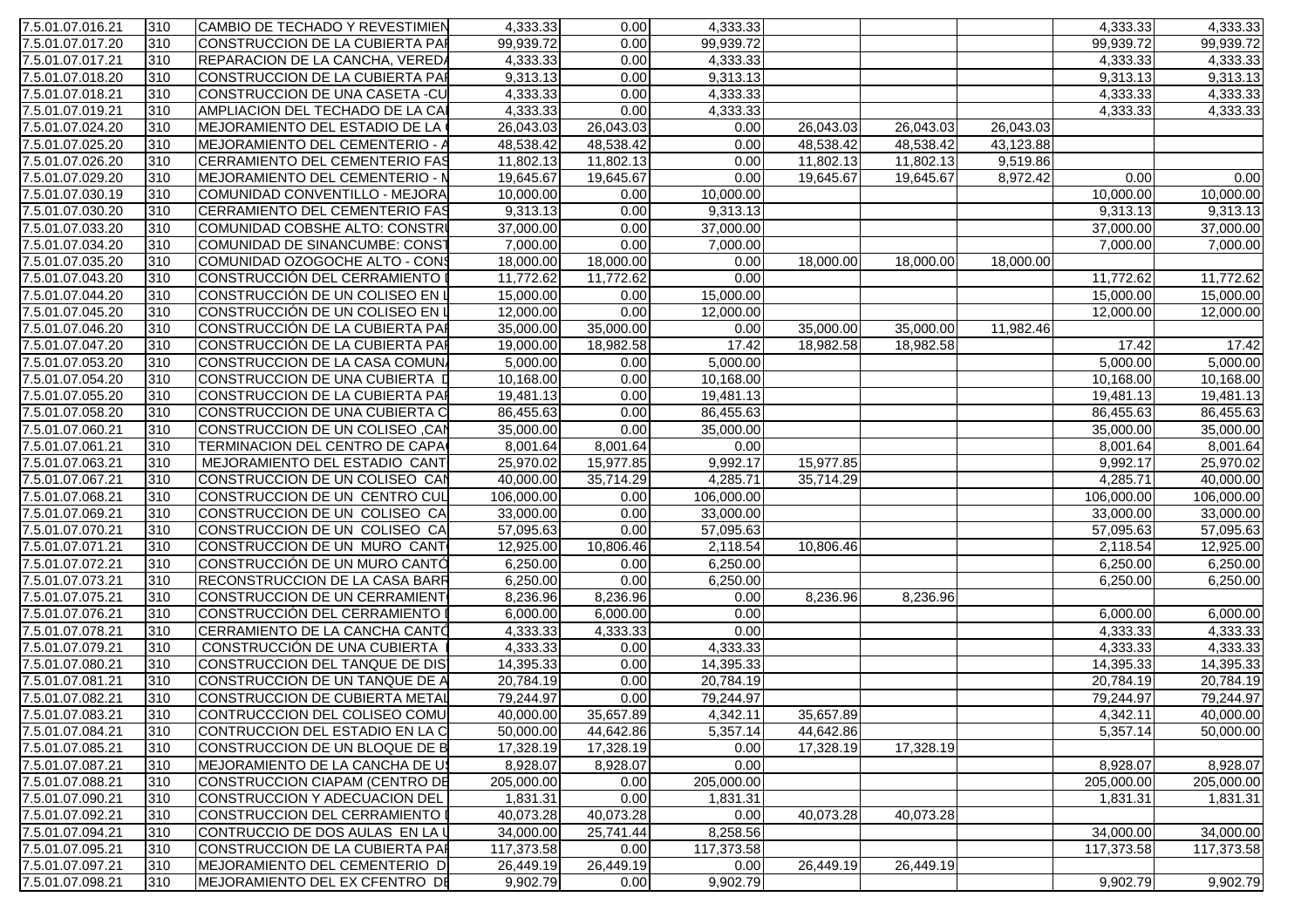| 7.5.01.07.102.21 | 310 | CONSTRUCCION DE LA CUBIERTA REI           | 60,000.00  | 0.00                   | 60,000.00  |           |           |           | 60,000.00  | 60,000.00  |
|------------------|-----|-------------------------------------------|------------|------------------------|------------|-----------|-----------|-----------|------------|------------|
| 7.5.01.07.103.21 | 310 | <b>CERRAMIENTO CEMENTERIO NIZAG</b>       | 15,000.00  | 0.00                   | 15,000.00  |           |           |           | 15,000.00  | 15,000.00  |
| 7.5.01.07.104.21 | 310 | CONSTRUCCION DE BOVEDAS EN EL             | 29,868.17  | 0.00                   | 29,868.17  |           |           |           | 29,868.17  | 29,868.17  |
| 7.5.01.07.105.21 | 310 | CONSTRUCCION DE UN CENTRO DE C            | 17,000.00  | 0.00                   | 17,000.00  |           |           |           | 17,000.00  | 17,000.00  |
| 7.5.01.07.106.21 | 310 | CONSTRUCCION DEL CEMENTERIO DI            | 38,095.23  | 0.00                   | 38,095.23  |           |           |           | 38,095.23  | 38,095.23  |
| 7.5.01.07.107.21 | 310 | CONSTRUCCION DE LA CASA COMUN             | 12,761.95  | 0.00                   | 12,761.95  |           |           |           | 12,761.95  | 12,761.95  |
| 7.5.01.07.108.21 | 310 | CONSTRUCCION DE LA CUBIERTA EN            | 14,842.00  | 0.00                   | 14,842.00  |           |           |           | 14,842.00  | 14,842.00  |
| 7.5.01.99.001.21 | 310 | OBRA COMUNITARIA - SAN CARLOS DE          | 2,393.46   | 0.00                   | 2,393.46   |           |           |           | 2,393.46   | 2,393.46   |
| 7.5.01.99.004.20 | 310 | COMUNIDAD OZOGOCHE BAJO - ACON            | 66,425.72  | 64,910.31              | 1,515.41   | 66,425.72 | 66,425.72 | 66,425.72 | 0.00       | 0.00       |
| 7.5.01.99.009.20 | 310 | ALAUSI-REGENERACIÓN URBANA                | 111,421.41 | 0.00                   | 111,421.41 |           |           |           | 111,421.41 | 111,421.41 |
| 7.5.01.99.014.19 | 310 | COMUNIDAD-LUGMAS - CONSTRUCCI             | 9,612.43   | 9,612.43               | 0.00       | 9,612.43  | 9,421.96  | 9,421.96  |            | 190.47     |
| 7.5.01.99.014.21 | 310 | <b>OBRA COMUNITARIA - BUSILCHE - TIXA</b> | 2,213.95   | 0.00                   | 2,213.95   |           |           |           | 2,213.95   | 2,213.95   |
| 7.5.01.99.016.20 | 310 | OBRA COMUNITARIA - BUSILCHE-TIXA          | 10,000.00  | 0.00                   | 10,000.00  |           |           |           | 10,000.00  | 10,000.00  |
| 7.5.01.99.019.21 | 310 | <b>OBRA COMUNITARIA - SHUCOS - TIXAN</b>  | 2,094.28   | 0.00                   | 2,094.28   |           |           |           | 2,094.28   | 2,094.28   |
| 7.5.01.99.020.20 | 310 | COBSHE BAJO- ACHUPALLAS ZONA TO           | 9,783.39   | 9,783.39               | 0.00       | 9,783.39  | 9,783.39  | 9,783.39  |            |            |
| 7.5.01.99.024.19 | 310 | COMUNIDAD CABECERA CANTONAL (             | 20,000.00  | 20,000.00              | 0.00       | 20,000.00 | 20,000.00 | 20,000.00 |            |            |
| 7.5.01.99.024.20 | 310 | OBRA COMUNITARIA-GUÑAG-MATRIZ             | 11,000.00  | 0.00                   | 11,000.00  |           |           |           | 11,000.00  | 11,000.00  |
| 7.5.01.99.025.19 | 310 | CABECERA CANTONAL (MATRIZ) - ADE          | 31,517.87  | 31,517.87              | 0.00       | 31,517.87 | 31,517.87 | 31,517.87 |            |            |
| 7.5.01.99.027.20 | 310 | <b>OBRA COMUNITARIA-SAN MIGUEL LON</b>    | 7,000.00   | 0.00                   | 7,000.00   |           |           |           | 7,000.00   | 7,000.00   |
| 7.5.01.99.030.20 | 310 | <b>READECUACIONES EN LAS BATERIAS</b>     | 11,864.06  | $11,864.\overline{06}$ | 0.00       | 11,864.06 | 11,864.06 | 10,266.44 |            |            |
| 7.5.01.99.032.21 | 310 | OBRA COMUNITARIA - SAN JOSÉ DE TI         | 5,185.83   | 0.00                   | 5,185.83   |           |           |           | 5,185.83   | 5,185.83   |
| 7.5.01.99.033.20 | 310 | <b>RECONSTRUCCION DE LOS TANQUES</b>      | 9,000.00   | 0.00                   | 9,000.00   |           |           |           | 9,000.00   | 9,000.00   |
| 7.5.01.99.040.19 | 310 | COMUNIDAD SAN LUIS DE TIPIN - CON         | 7,000.00   | 0.00                   | 7,000.00   |           |           |           | 7,000.00   | 7,000.00   |
| 7.5.01.99.051.19 | 310 | CABECERA PARROQUIAL TIXAN - UNID          | 19,792.81  | 19,792.81              | 0.00       | 19,792.81 | 19,792.81 | 17,707.20 | 0.00       | 0.00       |
| 7.5.01.99.052.19 | 310 | COMUNIDAD SHUCOS - CONSTRUCCIO            | 10,000.00  | 0.00                   | 10,000.00  |           |           |           | 10,000.00  | 10,000.00  |
| 7.5.01.99.065.21 | 310 | OBRA COMUNITARIA-MATRIZ GUASUN            | 32,000.00  | 0.00                   | 32,000.00  |           |           |           | 32,000.00  | 32,000.00  |
| 7.5.01.99.072.21 | 310 | OBRA COMUNITARIA-REMIJON-HUIGR            | 4,761.90   | 0.00                   | 4,761.90   |           |           |           | 4,761.90   | 4,761.90   |
| 7.5.01.99.074.21 | 310 | <b>OBRA COMUNITARIA-NUEVA ESPERAN</b>     | 4,761.90   | 0.00                   | 4,761.90   |           |           |           | 4,761.90   | 4,761.90   |
| 7.5.01.99.075.21 | 310 | OBRA COMUNITARIA-COCHAPAMBA-H             | 4,761.90   | 0.00                   | 4,761.90   |           |           |           | 4,761.90   | 4,761.90   |
| 7.5.01.99.077.21 | 310 | OBRA COMUNITARIA-LLIMANCAY-HUIC           | 4,761.90   | 0.00                   | 4,761.90   |           |           |           | 4,761.90   | 4,761.90   |
| 7.5.01.99.078.21 | 310 | OBRA COMUNITARIA-PAJON-HUIGRA             | 4,761.90   | 0.00                   | 4,761.90   |           |           |           | 4,761.90   | 4,761.90   |
| 7.5.01.99.079.21 | 310 | OBRA COMUNITARIA-LINGE-HUIGRA             | 4,761.90   | 0.00                   | 4,761.90   |           |           |           | 4,761.90   | 4,761.90   |
| 7.5.01.99.080.21 | 310 | OBRA COMUNITARIA-PALMASOLA-HUI            | 4,761.95   | 0.00                   | 4,761.95   |           |           |           | 4,761.95   | 4,761.95   |
| 7.5.01.99.081.21 | 310 | OBRA COMUNITARIA-HUARUMO-HUIGI            | 4,761.90   | 0.00                   | 4,761.90   |           |           |           | 4,761.90   | 4,761.90   |
| 7.5.01.99.083.21 | 310 | OBRA COMUNITARIA-LUGMAS-HUIGRA            | 4,761.90   | 0.00                   | 4,761.90   |           |           |           | 4,761.90   | 4,761.90   |
| 7.5.01.99.086.21 | 310 | OBRA COMUNITARIA-CABECERA PARI            | 4,761.90   | 0.00                   | 4,761.90   |           |           |           | 4,761.90   | 4,761.90   |
| 7.5.01.99.091.21 | 310 | OBRA COMUNITARIA-EBAÑETA -SIBAN           | 4,333.33   | 0.00                   | 4,333.33   |           |           |           | 4,333.33   | 4,333.33   |
| 7.5.01.99.120.21 | 310 | <b>OBRA COMUNITARIA-CONVENTILLO -N</b>    | 6,250.00   | 0.00                   | 6,250.00   |           |           |           | 6,250.00   | 6,250.00   |
| 7.5.01.99.126.21 | 310 | ADECUACIÓN DE ESPACIO PÚBLICO             | 35,000.00  | 31,036.26              | 3,963.74   |           |           |           | 35,000.00  | 35,000.00  |
| 7.5.01.99.127.21 | 310 | REGENERACIÓN URBANA CANTÓN AL             | 6,250.00   | 0.00                   | 6,250.00   |           |           |           | 6,250.00   | 6,250.00   |
| 7.5.01.99.129.21 | 310 | ADECENTAMIENTO DE LA UNIDAD EDI           | 3,000.00   | 0.00                   | 3,000.00   |           |           |           | 3,000.00   | 3,000.00   |
| 7.5.01.99.131.21 | 310 | ADECENTAMIENTO EDIFICIO DE LA JU          | 7,000.00   | 0.00                   | 7,000.00   |           |           |           | 7,000.00   | 7,000.00   |
| 7.5.01.99.132.21 | 310 | <b>REGENERACION URBANA LA CUADRA</b>      | 6,250.00   | 0.00                   | 6,250.00   |           |           |           | 6,250.00   | 6,250.00   |
| 7.5.04.01.001.21 | 310 | CAMBIO DE POSTES DE ALUMBRADO             | 7,379.83   | 0.00                   | 7,379.83   |           |           |           | 7,379.83   | 7,379.83   |
| 7.5.04.01.003.21 | 310 | ALUMBRADO PÚBLICO - DALINCOCHAS           | 20,000.00  | 0.00                   | 20,000.00  |           |           |           | 20,000.00  | 20,000.00  |
| 7.5.04.01.005.20 | 310 | ALUMBRADO PÚBLICO PARA LA COMU            | 7,000.00   | 0.00                   | 7,000.00   |           |           |           | 7,000.00   | 7,000.00   |
| 7.5.04.01.008.21 | 310 | ALUMBRADO PUBLICO.CANTÓN ALAUS            | 8,975.47   | 0.00                   | 8,975.47   |           |           |           | 8,975.47   | 8,975.47   |
| 7.5.04.01.010.21 | 310 | ALUMBRADO PUBLICO CANTÓN ALAUS            | 15,333.33  | 0.00                   | 15,333.33  |           |           |           | 15,333.33  | 15,333.33  |
| 7.5.04.01.011.21 | 310 | ALUMBRADO PUBLICO CANTÓN ALAUS            | 12,000.00  | 0.00                   | 12,000.00  |           |           |           | 12,000.00  | 12,000.00  |
| 7.5.04.01.12.21  | 310 | ALUMBRADO PUBLICO COMUNIDAD LA            | 12,761.90  | 0.00                   | 12,761.90  |           |           |           | 12,761.90  | 12,761.90  |
| 7.5.04.01.13.21  | 310 | ALUMBRADO PUBLICO COMUNIDAD G             | 22,761.90  | 0.00                   | 22,761.90  |           |           |           | 22,761.90  | 22,761.90  |
| 7.5.04.01.14.21  | 310 | ELECTRIFICACION COMUNIDAD SAN R           | 18,095.24  | 0.00                   | 18,095.24  |           |           |           | 18,095.24  | 18,095.24  |
|                  |     |                                           |            |                        |            |           |           |           |            |            |